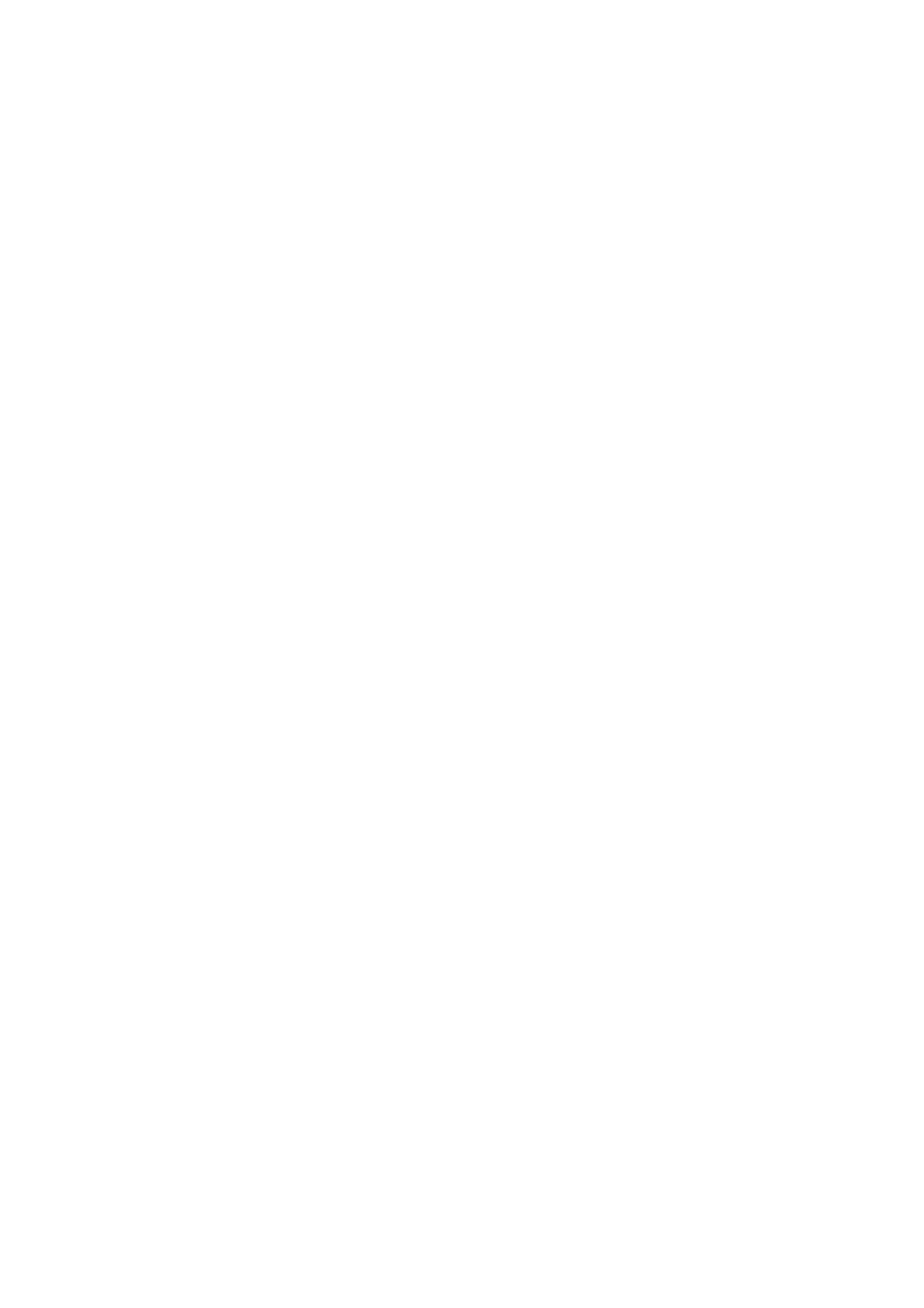Antiferromagnetically interacting  $\sin \frac{1}{2}$  systems on geometrically frustrated lattices have attracted much attention during last years. Such systems have rich <sup>p</sup>hase diagrams exhibiting <sup>a</sup> number of unusual quantum phases  $[1,2]$ . A striking example is the kagomé lattice antiferromagnet having <sup>a</sup> liquid-like ground state with <sup>a</sup> gap for magnetic excitations and <sup>a</sup> huge number of singlet states below the first triplet state (see e.g. Ref. [3] and references therein). Another intriguing example is the structural phase transition in spin systems driven by magnetoelastic coupling(spin-Peierls instability) observed, e.g., in  $CuGeO<sub>3</sub>$  [4]. Frustrating interactions may also provide <sup>a</sup> route to generating fractional <sup>p</sup>hases in two dimensions which manifest itself in the dynamic correlations probedby inelastic neutron scattering experiments [5].

 In the presence of an external magnetic field frustrated quantum spin systems exhibit <sup>a</sup> number of unusual properties. In particular, <sup>p</sup>lateaus and jumps can be observed in the zero-temperature magnetization curve for such models [1,6]. The theoretical investigation of exotic magnetization curves has been additionally stimulated by the experimental observation of plateaus e.g. in CsCuCl<sub>3</sub> [7] or  $SrCu<sub>2</sub>(BO<sub>3</sub>)<sub>2</sub>$  [8].

Though the treatment of quantum spin systems often becomes more complicated if frustration is present, in some exceptional cases frustration is crucial to find simple ground states of product form [9,10]. Recently,for <sup>a</sup> wide class of frustrated spin lattices exact eigenstates consisting of independent localized magnons in <sup>a</sup> ferromagnetic environment have been found [11,12]. They may become ground states if <sup>a</sup> strong magnetic field is applied and lead to <sup>a</sup> macroscopic jump in the zero-temperaturemagnetization curve just below saturation.

 In the present paper we examine the stability of antiferromagnetic spin lattices hosting independent localized magnons with respect to lattice distortions through <sup>a</sup> magnetoelastic mechanism. We are able to present rigorous analytical results completed by large-scale exact diagonalization data for lattices up to  $N = 54$  sites. We discuss the field-tuned changes of the ground-state properties owing to <sup>a</sup> coupling between spinand lattice degrees of freedom.

 The effect of <sup>a</sup> magnetoelastic coupling in frustrated antiferromagnets is currently widely discussed. First of all the investigation of the Peierls <sup>p</sup>henomena in frustrated 1D spin systems is in the focus (see, for instance, Ref. [13] and references therein). But also in 2D and 3D quantum spin systems lattice instabilities breaking the translational symmetry are reported. The frustration-driven structural distortions in the spin-<sup>1</sup>/<sub>2</sub> square-lattice  $J_1$ - $J_2$  Heisenberg antiferromagnet studied in Ref. [14]<br><sup>2</sup> i.i.d. <sup>1</sup> i.i.d. <sup>1</sup> i.i.d. <sup>1</sup> i.i.d. <sup>1</sup> i.i.d. <sup>1</sup> i.i.d. <sup>1</sup> i.i.d. <sup>1</sup> i.i.d. <sup>1</sup> i.i.d. <sup>1</sup> i.i.d. <sup>1</sup> i.i.d. <sup>1</sup> i.i.d. <sup>1</sup> i. might be relevant for  $\text{Li}_2\text{VOSiO}_4$  and  $\text{VOMoO}_4$  [14,15]. For 3D frustrat-



Figure 1. Square-kagomé lattice with one distorted square (left) and kagomé lattice with one distorted hexagon (right) which can host local ized magnons. The parts of the lattices before distortions are shown by dashed lines. All bonds in the lattices before distortions have the samelength.

ed antiferromagnets containing corner-sharing tetrahedra one discusses several examples for lattice distortions. Inelastic magnetic neutron scattering on  $ZnCr_2O_4$  revealed that a lattice distortion can lower the energy driving the spin system into an ordered phase [16]. NMR investigation of the three-dimensional pyrochlore antiferromagnet  $Y_2Mo_2O_7$  gives evidence for discrete lattice distortions which reduce the energy [17]. A lifting of <sup>a</sup> macroscopic ground-state degeneracy of frustrated magnets through <sup>a</sup> coupling between spin and lattice degrees of freedom in spin-1 pyrochlore antiferromagnets was studied in Refs. [18,19], which may have relevance to some antiferromagnetic compounds with pyrochlorestructure [19].

 In all those studies the lattice instability is discussed at zero field. As pointed out already in the late seventies [20] <sup>a</sup> magnetic field may act against the spin-Peierls transition and might favor <sup>a</sup> uniform or incom mensurate <sup>p</sup>hase. In contrast to those findings, in the present paper we discuss magnetic systems for which the magnetic field is essential for theoccurence of the lattice instability.

To be specific, we consider two geometrically frustrated lattices,namely, the square-kagomé lattice (Fig. 1, left) and the kagomé lattice (Fig. 1, right). The ground state and low-temperature thermodynam ics for the Heisenberg antiferromagnet on both lattices are subjects of intensive discussions (see e.g. Refs.  $[1-3,21,22]$ ). The Hamiltonian of N

1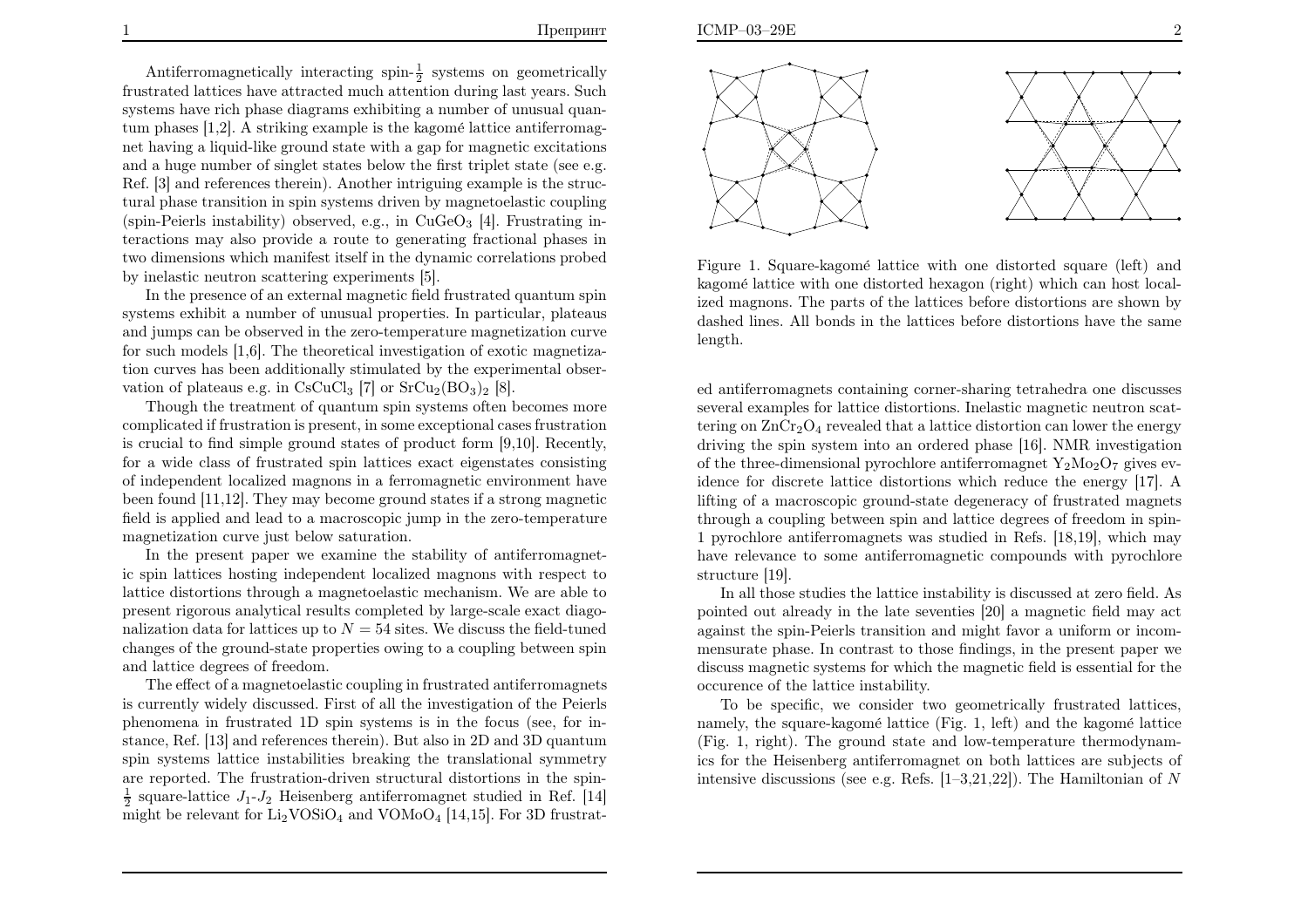quantum  $(s = \frac{1}{2})$  spins reads

$$
H = \sum_{(nm)} J_{nm} \left( \frac{1}{2} \left( s_n^+ s_m^- + s_n^- s_m^+ \right) + \Delta s_n^z s_m^z \right) - hS^z.
$$
 (1)

Here the sum runs over the bonds (edges) which connect the sites (vertices) occupied by spins for the lattice under consideration,  $J_{nm} > 0$ are the antiferromagnetic exchange constants between the sites  $n$  and m,  $\Delta \geq 0$  is the anisotropy parameter (in most cases throughout this paper  $\Delta = 1$ , h is the external magnetic field and  $S^z = \sum_n s_n^z$  is the <sup>z</sup>-component of the total spin. We assume that all bonds in the lattice without distortion have the same length and hence all exchange constantshave the same value  $J$ .

 From Ref. [11] we know that independent localized one-magnon states embedded in <sup>a</sup> ferromagnetic background are exact eigenstates of the Hamiltonian (1) for the considered models. More specifically, by directcomputation one can check that

$$
\frac{1}{2} (|\downarrow\uparrow\uparrow\uparrow\rangle - |\uparrow\downarrow\uparrow\uparrow\rangle + |\uparrow\uparrow\downarrow\uparrow\rangle - |\uparrow\uparrow\uparrow\downarrow\rangle)| \dots \uparrow \dots \rangle, \tag{2}
$$
\n
$$
\frac{1}{\sqrt{6}} (|\downarrow\uparrow\uparrow\uparrow\uparrow\rangle - |\uparrow\downarrow\uparrow\uparrow\uparrow\rangle + |\uparrow\uparrow\downarrow\uparrow\uparrow\rangle)
$$
\n
$$
-|\uparrow\uparrow\uparrow\downarrow\uparrow\uparrow\rangle + |\uparrow\uparrow\uparrow\downarrow\uparrow\rangle - |\uparrow\uparrow\uparrow\uparrow\uparrow\downarrow\rangle)| \dots \uparrow \dots \rangle \tag{3}
$$

are the one-magnon eigenstates of the Hamiltonian (1) on the squarekagomé and kagomé lattices, where  $| \dots \uparrow \dots \rangle$  stands for the embedding fully polarized ferromagnetic environment. The corresponding energies $(h = 0)$  of the one-magnon states  $(2)$  and  $(3)$  are

$$
-J + J + (2N - 12)\frac{1}{4}J,\tag{4}
$$

$$
-\frac{1}{2}J + 2J + (2N - 18)\frac{1}{4}J.\tag{5}
$$

The magnons (2) or (3) are trapped (localized) on <sup>a</sup> square or on <sup>a</sup> hexagon, respectively. We separate explicitly in (4), (5) the contributions to the energy from those bonds which form <sup>a</sup> magnon trapping cell (first terms), from the bonds connecting this cell with the environment (second terms) and from the ferromagnetic environment (third terms). One canproceed to fill the lattices with  $n > 1$  localized magnons; the state with maximum filling ("magnon crystal") has  $n=n_{\text{max}}$  independent localized magnons with  $n_{\text{max}} = \frac{1}{6}N$  and  $\frac{1}{9}N$  for the square-kagomé and kagomé lattices, respectively [11,12]. Since  $S^z$  commutes with the Hamiltonian

(1), the energy in the presence of an external field  $h \neq 0, E(S<sup>z</sup>, h)$ , can be obtained from the energy without field,  $E(S^z)$ , through the relation  $E(S^z, h) = E(S^z) - hS^z$ . Since each magnon carries one down spin, a localized magnon state with n independent magnons has  $S^z = \frac{1}{2}N - n$ and consequently Eqs. (4), (5) give  $E(S^z = \frac{1}{2}N-1)$  for the corresponding systems.

 Under quite genera<sup>l</sup> assumptions it was proved [23,24] that these localized magnon states have lowest energies in the corresponding sector oftotal  $S^z$ . As a result, these states become ground states in a strong mag- netic field. More specifically, the ground-state energy in the presence of <sup>a</sup>field is given by  $E_0(h) = E_{\min}(S^z) - hS^z$  and the ground-state magneti-<br> $\frac{G(z)}{g(z)} = \frac{1}{h} \int_{\Omega} \frac{1}{h(z)} \frac{1}{h(z)} \frac{1}{h(z)}$ zation  $S^z$  is determined from the equation  $h = E_{\min}(S^z) - E_{\min}(S^z - 1)$ . Since for  $S^z = \frac{1}{2}N, \ldots, \frac{1}{2}N-n_{\text{max}}$  (i.e.,  $0 \le n \le n_{\text{max}}$ ) the localized magnon states are the lowest states, one has

$$
E_{\min}(S^z) = \frac{1}{2}NJ - 3nJ = -NJ + 3JS^z
$$
 (6)

for both models. Due to the linear relation between  $E_{\text{min}}$  and  $S^z$  one has a complete degeneracy of all localized magnon states at  $h=h_1$ , i.e. the energy is  $-NJ$  at  $h = h_1$  for all  $\frac{1}{2}N - n_{\text{max}} \leq S^z \leq \frac{1}{2}N$ , where  $h_1 = 3J$  is the saturation field (identical for both models). Consequently, thezero-temperature magnetization  $S^z$  jumps between the saturation value  $\frac{1}{2}N$  and the value  $\frac{1}{3}N(\frac{7}{18}N)$  for the square-kagomé (kagomé) lattice. The effects of the localized magnon states become irrelevant if the spinsbecome classical  $(s \to \infty)$ .

We want to check the lattice stability of the considered systems with respect to <sup>a</sup> spin-Peierls mechanism. For this purpose we assume <sup>a</sup> smalllattice deformation which preserves the symmetry of the cell which hosts the localized magnon (in this case the independent localized magnon states remain the exact eigenstates) and analyze the change in the total energy (which consists of the magnetic and elastic parts) to revealwhether the deformation is favorable or not. To find <sup>a</sup> favorable deformation one needs optimal gain in magnetic energy. For that we use the circumstance that due to the localized nature of the magnons we have an inhomogeneous distribution of nearest-neighbor (NN) spin-spin correlations  $\langle s_i s_j \rangle$  [12]. In case that one magnon is distributed uniformly over the lattice the deviation of the NN correlation from the ferromagneticvalue,  $\langle s_i s_j \rangle - \frac{1}{4}$ , is of the order  $\frac{1}{N}$ . On the other hand for a localized<br>magnon (3) [(2)] we have along the hexagon [square] bosting the localized magnon  $(3)$   $(2)$ ] we have along the hexagon [square] hosting the localized magnon actually a negative NN correlation  $\langle s_i s_j \rangle = -\frac{1}{12}[-\frac{1}{4}]$  and all other correlations are positive. Hence <sup>a</sup> deformation with optimal gainin magnetic energy shall lead to an increase of antiferromagnetic bonds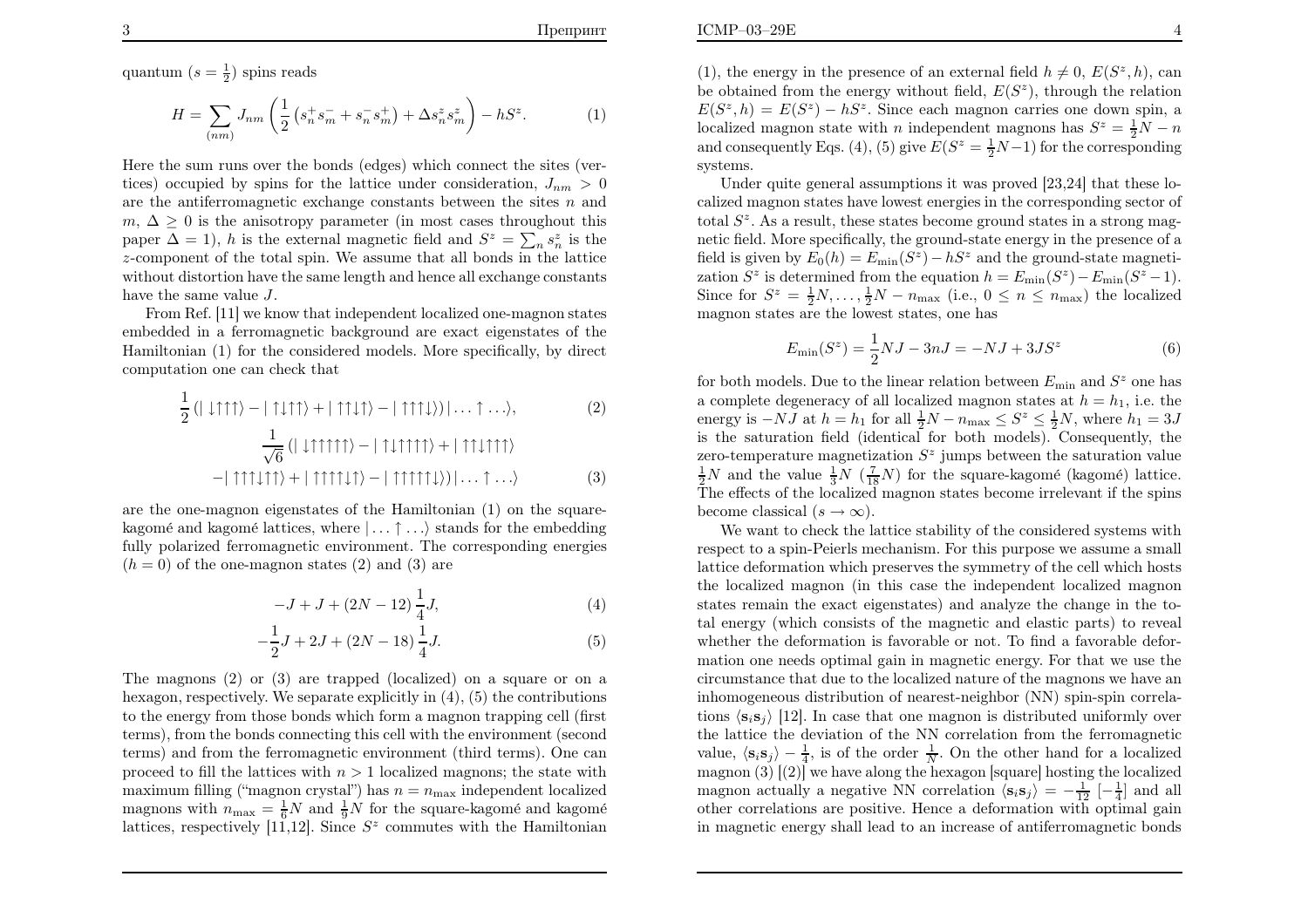below).

on the square (hexagon) and to <sup>a</sup> decrease of the bonds on the attaching triangles. The corresponding deformations are shown in Fig. 1. For thesquare-kagomé lattice (Fig. 1, left) the deformations lead to the following changes in the exchange interactions:  $J \to (1 + \sqrt{2}\delta) J$  (along the edges of the square) and  $J \to \left(1 - \frac{1}{4}\sqrt{2}\left(\sqrt{3} - 1\right)\delta\right)J$  (along the two edges of the triangles attached to the square), where the quantity  $\delta$  is proportional to the displacement of the atoms and the change in the exchangeintegrals due lattice distortions is taken into account in first order in  $\delta$ . For the kagomé lattice (Fig. 1, right) one has  $J \to (1 + \delta) J$  (along the edges of the edges of the edges of the edges of the hexagon) and  $J \rightarrow (1 - \frac{1}{2}\delta) J$  (along the two edges of the triangles attached to the hexagon). The magnetic energies (4) and (5)are lowered by distortions and become  $\frac{1}{2}NJ - 3J - \frac{1}{4}\sqrt{2}(3+\sqrt{3})\delta J$ and  $\frac{1}{2}NJ - 3J - \frac{3}{2}\delta J$ , respectively. This is in competition with the in- crease of the elastic energy, which is given in harmonic approximation by $2(6-\sqrt{3})\alpha\delta^2$  (square-kagomé) and by  $9\alpha\delta^2$  (kagomé). The parameter  $\alpha$  is proportional to the elastic constant of the lattice. The change of total energies due to distortions read

$$
-\frac{1}{4}\sqrt{2}\left(3+\sqrt{3}\right)\delta J + 2\left(6-\sqrt{3}\right)\alpha\delta^2,\tag{7}
$$

$$
-\frac{3}{2}\delta J + 9\alpha \delta^2,\tag{8}
$$

where for  $n$  independent localized magnons with  $n$  related distortions these results have to be multiplied by  $n$ . Minimal total energy is obtained for  $\delta = \delta^* = \frac{\sqrt{2}(3+\sqrt{3})}{16(6-\sqrt{3})} \frac{J}{\alpha}$  for the square-kagomé and  $\delta = \delta^* = \frac{1}{12} \frac{J}{\alpha}$  for the kagomé lattice.

We have considered only <sup>a</sup> special class of lattice deformations (under which the independent localized one-magnon states survive). Although we are not able to prove rigorously that these lattice deformations are the most favorable, we have presented above nonrigorous arguments that these deformations take advantage of the localized magnons in an optimal way. However, we have rigorously shown that there exist lattice deformations which yield <sup>a</sup> gain in the total energy for large values of $S<sup>z</sup>$  leading to a spin-Peierls instability of the lattice for an appropriate (large) magnetic field  $h_1$ .

 To discuss the scenario of spin-Peierls instability more specifically we consider a magnetic field above the saturation field  $h_1$ . For the corresponding fully polarized ferromagnetic state <sup>a</sup> lattice distortion isnot favorable. Decreasing  $h$  till  $h_1$  the homogeneous ferromagnetic state transforms into the "distorted magnon crystal"; this transformation isaccompanied by the aforementioned magnetization jump. On the basis of genera<sup>l</sup> arguments [25,26] we expect that the "magnon crystal" state has gapped excitations and the system exhibits <sup>a</sup> magnetizationplateau between  $h_1$  and  $h_2 < h_1$  at  $S^z = \frac{1}{2}N - n_{\text{max}}$ . To support this statement we calculate the plateau width  $\Delta h = h_1 - h_2$  for finite systems of  $N = 27, 36, 45, 54$  (kagomé) and  $N = 24, 30, 48, 54$ (square-kagomé) for the undistorted lattice, where  $h_2$  is obtained by  $h_2 = E_{\text{min}}(S^z = \frac{1}{2}N - n_{\text{max}}) - E_{\text{min}}(S^z = \frac{1}{2}N - n_{\text{max}} - 1)$ . Using a  $\frac{1}{N}$ finite-size extrapolation we find indeed evidence for a finite  $\Delta h = 0.07J$  $(\Delta h = 0.33J)$  for the kagomé (square-kagomé) lattice in the thermodynamic limit. This <sup>p</sup>lateau width might be enlarged by distortions (see

Now the question arises whether the lattice distortion under consideration is stable below this plateau, i.e., for  $S^z < \frac{1}{2}N - n_{\text{max}}$ . We are not able to give <sup>a</sup> rigorous answer but can discuss the questionagain for finite systems of size  $N = 24, 30, 48, 54$  (square-kagomé) and<br> $N = 18, 27, 36, 45, 54$  (leavent) with an alighted survey (here were  $N = 18, 27, 36, 45, 54$  (kagomé) with  $n_{\text{max}}$  distorted squares/hexagons. We calculate the magnetic energy for zero and small distortion parameter  $\delta$  for different values of  $S^z$ . Adopting for the magnetic energy the ansatz

$$
E_{\min}(S^z, \delta) = E_{\min}(S^z, 0) + A\delta^p \tag{9}
$$

and taking  $\delta$  of the order of  $10^{-4}$  we can estimate the exponent p from the numerical results. Evidently, the lattice may become unstable if  $p < 2$ (and, of course,  $A < 0$ ) whereas  $p \ge 2$  indicates lattice stability.

 Of course, the numerical results reproduce the analytical findings reported above for  $S^z = \frac{1}{2}N - n_{\text{max}}$ . More interesting is the sector of  $S^z$  just below, i.e.  $S^z = \frac{1}{2}N - n_{\text{max}} - 1$ . Remarkably both lattices behave differently as h becomes smaller than  $h_2$ . For the finite square-kagomé lattices considered we find  $p = 1.001, 1.000, 1.000, 1.000$  for  $N = 24, 30, 48, 54,$ respectively, if  $S^z = \frac{1}{2}N - n_{\text{max}} - 1$ . Moreover, p remains equal to 1 for smaller  $S^z$ . Therefore, we conclude that the distorted square-kagomé lattice remains stable for  $S^z < \frac{1}{2}N-n_{\text{max}}$ . On the other hand, for finite kagomé lattices we obtain  $p = 2.000, 1.002, 2.000, 1.998, 2.055$  for  $N = 18, 27, 36, 45, 54$ , respectively, if  $S^z = \frac{1}{2}N - n_{\text{max}} - 1$ . The "outrid-<br> $S^z = \frac{1}{2}N - n_{\text{max}} - 1$ . The "outrider" for  $N = 27$  may be attributed to finite-size effects, indeed we have  $p = 1.994$  for the next lower  $S^z = \frac{1}{2}N - n_{\text{max}} - 2$ . Moreover, p remains about 2 for smaller  $S^z$ . We interpret small deviations from 2 also as finite-size effects and conclude that the spin-Peierls instability in thekagomé lattice (within the adopted ansatz for the lattice deformation) is favorable only for  $\frac{1}{2}N-n_{\text{max}} \leq S^z < \frac{1}{2}N$  and the distortion disappears for  $h < h_2$ .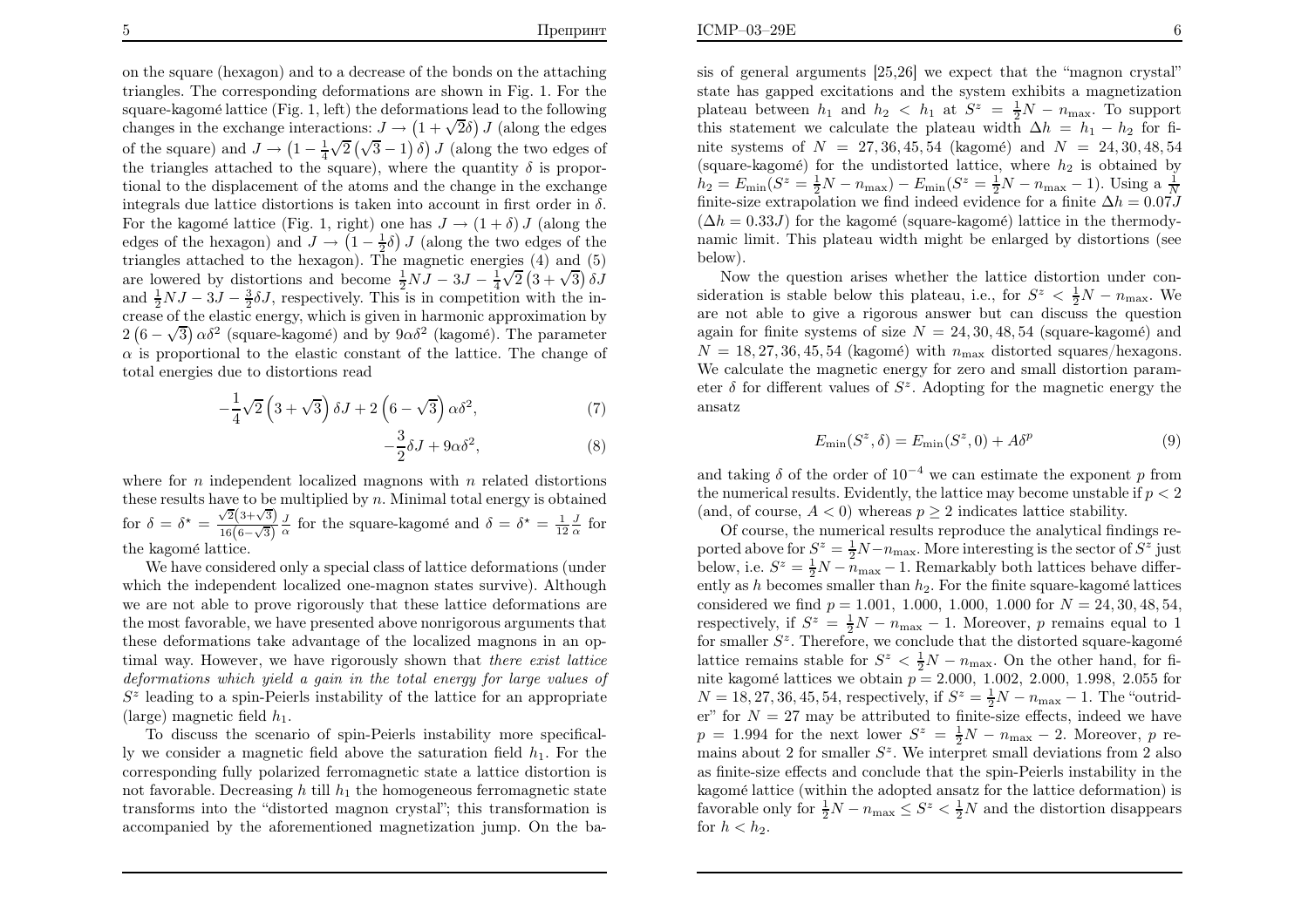The origin for the different behavior of the square-kagomé and the kagomé lattice below  $h_2$  can be attributed to the circumstance, that the square-kagomé lattice has non-equivalent NN bonds but the kagomé lattice has not. This non-equivalency of NN bonds leads to <sup>a</sup> specialaffinity of the magnetic system to the considered lattice distortions.

 Let us now briefly discuss the influence of the lattice distortion onthe saturation field  $h_1$ . Since the fully polarized ferromagnetic state is not distorted,  $h_1$  is shifted to higher values according to  $\frac{h_1(\delta^*)}{J}$  =  $3+\frac{3(2+\sqrt{3})}{32(6-\sqrt{3})}\frac{J}{\alpha}$  for the square-kagomé and  $\frac{h_1(\delta^*)}{J}=3+\frac{1}{16}\frac{J}{\alpha}$  for the kagomé lattice, i.e. the "distorted magnon crystal" remains stable until  $h_1(\delta^*) > h_1$ . On the other hand, starting at large magnetic fields  $h > h_1$  the fully polarized ferromagnetic state remains (meta)stable until  $h_1 = 3J$ . Consequently, we have a hysteresis phenomenon in the vicinity of saturation field.

We mention that our considerations basically remain unchanged forthe anisotropic Hamiltonian (1) with  $\Delta \neq 1$ . The presence of anisotropy leads only to quantitative changes in our results. For the sectors of  $S^z$  below the localized magnon states we have checked that numericallyfor  $N = 18$  (kagomé) and  $N = 24$  (square-kagomé). For the sectors of  $S<sup>z</sup>$  with localized magnon states it becomes obvious from the change in magnetic energy of <sup>a</sup> localized-magnon state due to distortions given by –  $(\sqrt{2} + \frac{1}{4}\sqrt{2}(\sqrt{3}-1) \Delta) \delta J$  (square-kagomé) and –  $(1 + \frac{1}{2}\Delta) \delta J$ (kagomé), where these expressions for  $\Delta = 1$  transform to the first terms in Eqs. (7) and (8), respectively.

The spin-Peierls instability in high magnetic fields may appear in other lattices hosting independent localized magnons provided it is possible to construct <sup>a</sup> lattice distortion preserving the symmetry the localizedmagnon cell. Appropriate candidates are e.g. the kagomé-like chain of Ref. [27] or the dimer-plaquette chain (see Ref. [28] and references therein). However, we did not find such <sup>a</sup> distortion for the sawtoothchain  $[29,30]$  or for the kagomé-like chain of Ref.  $[31]$ .

From the experimental point of view the discussed effect should most spectacularly manifest itself as <sup>a</sup> hysteresis in the magnetization andthe deformation of kagomé-lattice antiferromagnets or the kagomé-like magnetic molecules in the vicinity of the saturation field. Unfortunately, to our best knowledge at the moment such materials are not available(see, however, recent studies [32,33] on a spin- $\frac{1}{2}$  kagomé-like compound).

To summarize, we have reported <sup>a</sup> spin-Peierls instability in strong magnetic fields for several frustrated Heisenberg antiferromagnets hosting independent localized magnons. This spin-Peierls instability may

or may not survive for smaller fields in dependence on details of lattice structure. In particular, for the Heisenberg antiferromagnet on thekagomé lattice we have found evidence that the spin-Peierls instability breaking spontaneously the translational symmetry of the kagomé lattice appears only in <sup>a</sup> certain region of the magnetic field. The field dependence of the magnetization and the deformation in the vicinity ofsaturation displays <sup>a</sup> hysteresis.

 We would like to thank A. Honecker, J. Schnack and D. Ihle for discussions and comments. The present study was supported by the DFG(project 436 UKR  $17/17/03$ ). O. D. acknowledges the kind hospitality of the Magdeburg University in the autumn of 2003.

## References

- 1. C. Lhuillier and G. Misguich, in "High Magnetic Fields: Applications in Condensed Matter Physics and Spectroscopy", C. Berthier,L. P. Lévy and G. Martinez, Eds. (Lecture Notes in Physics, 595) (Springer, Berlin, 2002), pp.161-190; arXiv:cond-mat/0109146.
- 2. G. Misguich and C. Lhuillier, arXiv:cond-mat/0310405.
- 3. Ch. Waldtmann, H. U. Everts, B. Bernu, C. Lhuillier, P. Sindzingre,P. Lecheminant, and L. Pierre, Eur. Phys. J. B 2, 501 (1998).
- 4. M. Hase, I. Terasaki, and K. Uchinokura, Phys. Rev. Lett. 70, <sup>3651</sup>(1993).
- 5. R. Coldea, D. A. Tennant, and Z. Tylczynski, Phys. Rev. B 68, <sup>134424</sup> (2003).
- 6. A. Honecker, J. Schulenburg, and J. Richter, arXiv:cond-mat/<sup>0309425</sup> (to appear in J. Phys.: Condens. Matter).
- 7. H. Nojiri, Y. Tokunaga, and M. Motokawa, J. Phys. Colloq. France49, C8-1459 (1988).
- 8. H. Kageyama, K. Yoshimura, R. Stern, N. V. Mushnikov, K. Onizuka, M. Kato, K. Kosuge, C. P. Slichter, T. Goto, Y. Ueda, Phys.Rev. Lett. 82, <sup>3168</sup> (1999).
- 9. C. K. Majumdar and D. K. Ghosh, J. Math. Phys. 10, <sup>1388</sup> (1969).
- 10. N. B. Ivanov and J. Richter, Phys. Lett. A 232, 308 1997.
- 11. J. Schulenburg, A. Honecker, J. Schnack, J. Richter, and H. J. Schmidt, Phys. Rev. Lett. 88, <sup>167207</sup> (2002).
- 12. J. Richter, J. Schulenburg, A. Honecker, J. Schnack, and H. J. Schmidt, arXiv:cond-mat/0309455 (to appear in J. Phys.: Condens. Matter).
- 13. F. Becca, F. Mila, and D. Poilblanc, Phys. Rev. Lett. 91, 067202(2003).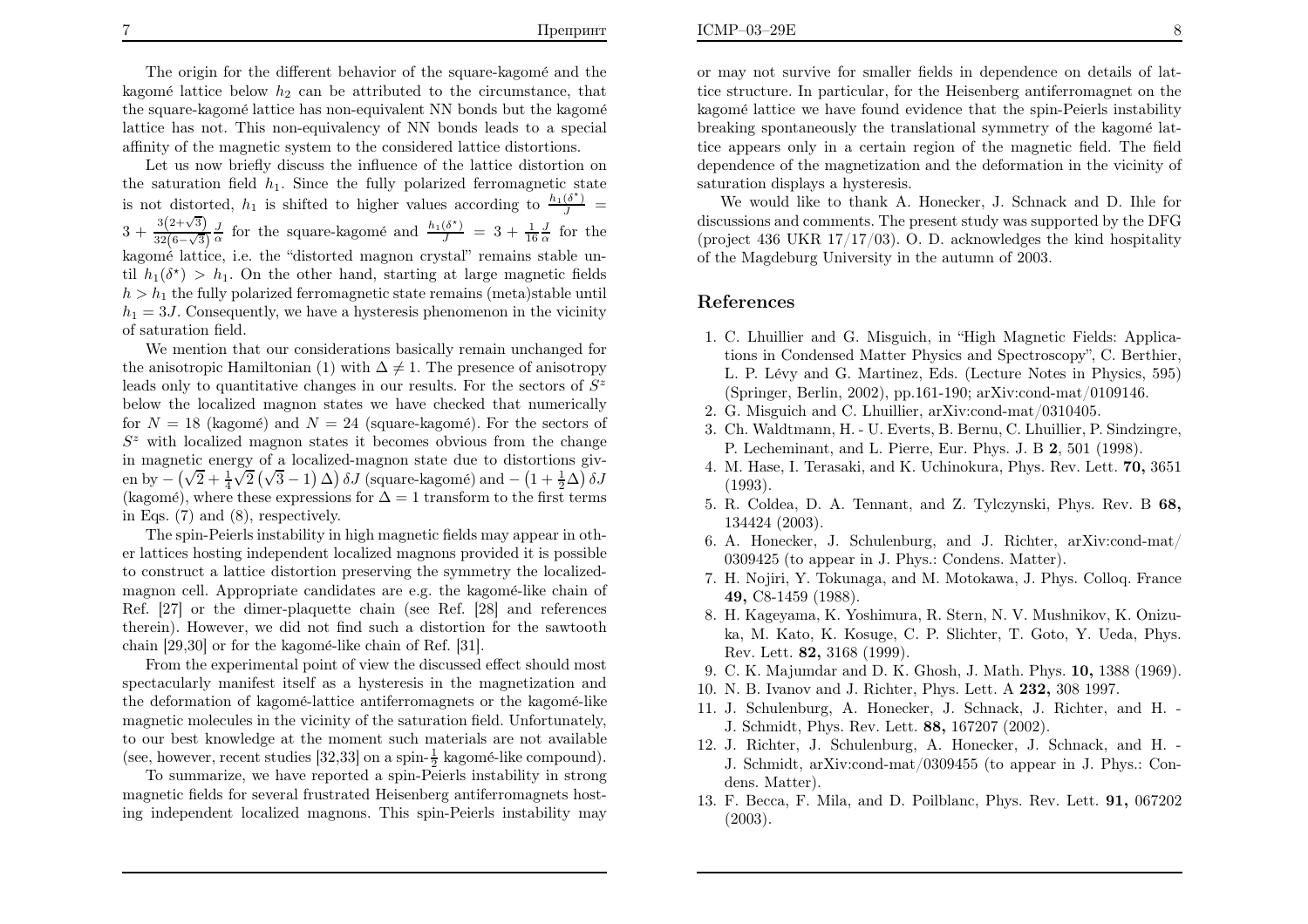- 14. F. Becca and F. Mila, Phys. Rev. Lett. 89, <sup>037204</sup> (2002).
- 15. P. Carretta, N. Papinutto, C. B. Azzoni, M. C. Mozzati, E. Pavarini, S. Gonthier, and P. Millet, Phys. Rev. B  $66, 094420$  (2002).
- 16. S. H. Lee, C. Broholm, T. H. Kim, W. Ratcliff II, and S. -W. Cheong, Phys. Rev. Lett. **84,** 3718 (2000).
- 17. A. Keren and J. S. Gardner, Phys. Rev. Lett. 87, <sup>177201</sup> (2001).
- 18. Y. Yamashita and K. Ueda, Phys. Rev. Lett. 85, <sup>4960</sup> (2000).
- 19. O. Tchernyshyov, R. Moessner, and S. L. Sondhi, Phys. Rev. Lett.88, <sup>067203</sup> (2002).
- 20. M. C. Gross, Phys. Rev. B 20, <sup>4606</sup> (1979).
- 21. R. Siddharthan and A. Georges, Phys. Rev. B  $65,014417$  (2001).
- 22. P. Tomczak and J. Richter, J. Phys. A  $36, 5399$  (2003).
- 23. J. Schnack, H. J. Schmidt, J. Richter, and J. Schulenburg, Eur.Phys. J. B 24, 475 (2001).
- 24. H. J. Schmidt, J. Phys. A 35, 6545 (2002).
- 25. T. Momoi and K. Totsuka, Phys. Rev. B **61,** 3231 (2000).
- 26. M. Oshikawa, Phys. Rev. Lett. 84, <sup>1535</sup> (2000).
- 27. Ch. Waldtmann, H. Kreutzmann, U. Schollw¨ock, K. Maisinger, andH. - U. Everts, Phys. Rev. B 62, <sup>9472</sup> (2000).
- 28. J. Schulenburg and J. Richter, Phys. Rev. B 66, 134419 (2002).
- 29. T. Nakamura and K. Kubo, Phys. Rev. B 53, <sup>6393</sup> (1996).
- 30. D. Sen, B. S. Shastry, R. E. Walstedt, and R. Cava, Phys. Rev. B $\bm{53},\,6401\,\,(1996).$
- 31. P. Azaria, C. Hooley, P. Lecheminant, C. Lhuillier, and A. M. Tsvelik,Phys. Rev. Lett. 81, <sup>1694</sup> (1998).
- 32. Z. Hiroi, M. Hanawa, N. Kobayashi, M. Nohara, H. Takagi, Y. Kato,and M. Takigawa, J. Phys. Soc. Jpn. 70, <sup>3377</sup> (2001).
- 33. A. Fukaya, Y. Fudamoto, I. M. Gat, T. Ito, M. I. Larkin, A. T. Savici, Y. J. Uemura, P. P. Kyriakou, G. M. Luke, M. T. Rovers, K. M. Kojima, A. Keren, M. Hanawa, and Z. Hiroi, Phys. Rev. Lett. 91, 207603(2003).